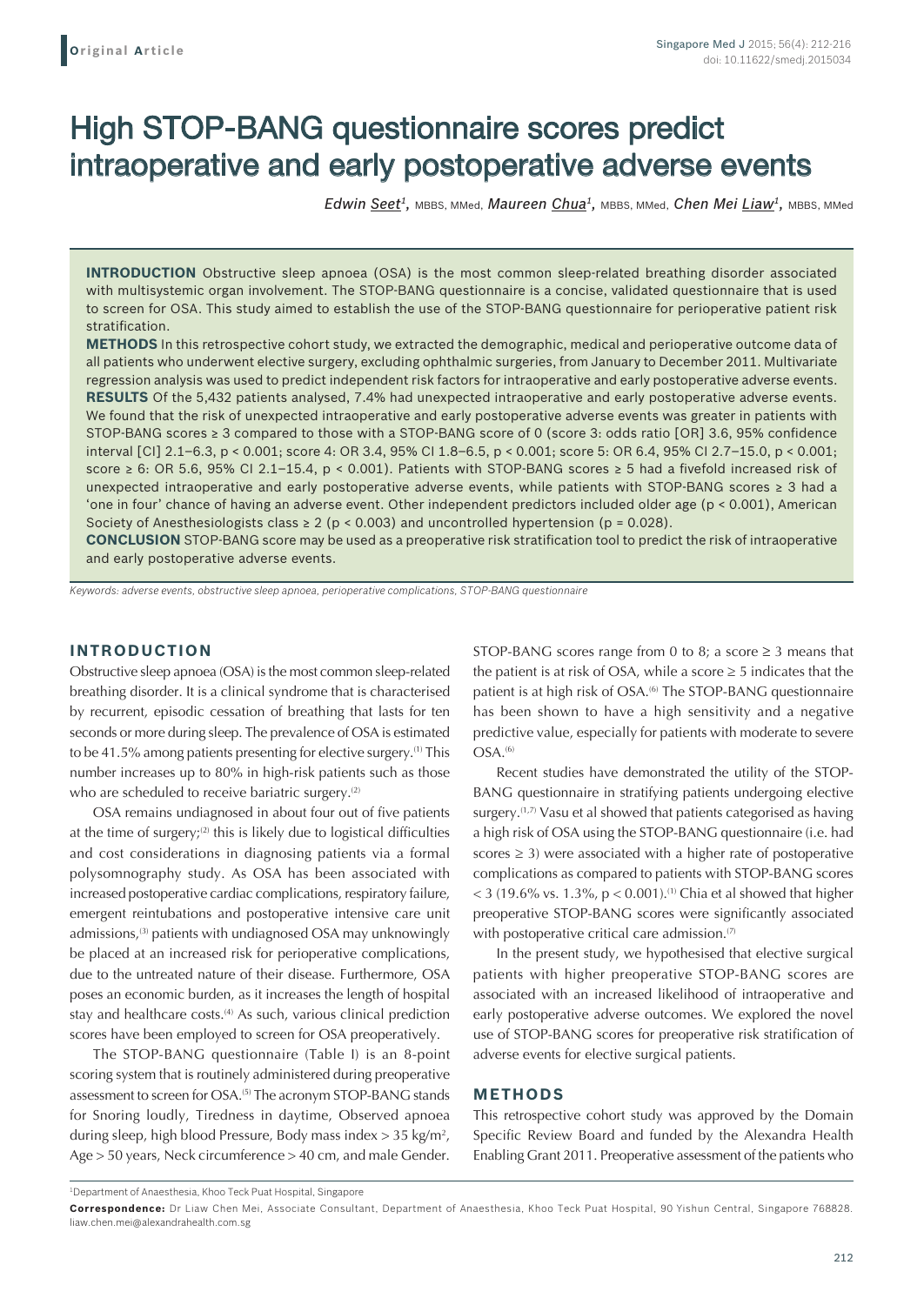**Table I. STOP‑BANG questionnaire for screening of obstructive sleep apnoea.**

| <b>Item</b>           | Question                                                                                         |
|-----------------------|--------------------------------------------------------------------------------------------------|
| 1. Snoring            | Do you snore loudly (louder than<br>talking or loud enough to be heard<br>through closed doors)? |
| 2. Tired              | Do you often feel tired, fatigued or<br>sleepy during the daytime?                               |
| 3. Observed           | Has anyone observed you stop<br>breathing during your sleep?                                     |
| 4. Blood Pressure     | Are you being, or have been, treated<br>for high blood pressure?                                 |
| 5. Body mass index    | Is your body mass index $>$ 35 kg/m <sup>2</sup> ?                                               |
| $6.$ Age              | Are you > 50 years old?                                                                          |
| 7. Neck circumference | Is your neck circumference > 40 cm?                                                              |
| 8. Gender             | Are you male?                                                                                    |

underwent elective surgery was performed in the preoperative anaesthesia clinic of Khoo Teck Puat Hospital, Alexandra Health Services, Singapore, a tertiary teaching hospital. The preoperative assessment was conducted over a one-year period, from 1 January 2011 to 31 December 2011. Patients who underwent elective ophthalmic surgeries or emergency surgeries were excluded from this study.

Information obtained from the preoperative assessment of elective surgical patients was recorded and digitised into the OTSystem (Medisys Innovation Pte Ltd, Singapore), the hospital's proprietary, customised perioperative electronic medical record system. Mandatory information collected in the perioperative records included demographic data (i.e. age, gender and ethnicity), clinical data (i.e. American Society of Anesthesiologists [ASA] physical status, comorbidities, body mass index [BMI] and STOP-BANG score), surgical data (i.e. nature of surgery and type of anaesthesia used) and unexpected perioperative adverse events as reported by the attending anaesthetist. The perioperative adverse events recorded (detailed in Appendix) were mainly intraoperative and early postoperative events, as they were defined as such in the hospital's medical record system. In the present study, there were no cases of perioperative adverse events unrelated to OSA reported (e.g. 'nerve injury', 'adverse drug reaction' and 'equipment failure'). The primary outcome of this study was the occurrence of unexpected intraoperative and early postoperative adverse events. The patients' demographic data, STOP-BANG score, ASA physical status, comorbidities and surgical data were evaluated as predictors of the aforementioned outcome.

Data was analysed using the IBM Statistical Package for the Social Sciences software for Windows version 20.0 (IBM Corp, Armonk, NY, USA). Continuous variables were reported as mean ± standard deviation, while categorical variables were reported as number (percentage). Multiple logistic regression analysis was used to assess the effect of individual risk factors on unexpected perioperative adverse events, after adjustment for other factors. Odds ratios (ORs) and their corresponding 95% confidence intervals (CIs) were reported. A p-value < 0.05 was considered statistically significant.

**Table II. Demographic data of the patients (n = 5,432).**

| <b>Variable</b>                       | No. (%)      |
|---------------------------------------|--------------|
| Age (yr)                              |              |
| >60                                   | 1,055(19.4)  |
| $\leq 60$                             | 4,377 (80.6) |
| Gender                                |              |
| Male                                  | 3,578 (65.9) |
| Female                                | 1,854(34.1)  |
| <b>Ethnicity</b>                      |              |
| Chinese                               | 3,835 (70.6) |
| Malay                                 | 801 (14.7)   |
| Indian                                | 480 (8.8)    |
| Others                                | 316(5.8)     |
| Obese (BMI > 30 $\text{kg/m}^2$ )*    | 565 (11.4)   |
| <b>ASA class*</b>                     |              |
| $\mathbf{1}$                          | 2,328 (44.5) |
| $\overline{2}$                        | 2,328 (44.5) |
| 3                                     | 535 (10.2)   |
| $\overline{4}$                        | 42(0.8)      |
| Known obstructive sleep apnoea        | 117(2.2)     |
| <b>Comorbidities</b>                  |              |
| Chronic obstructive pulmonary disease | 22(0.4)      |
| Hypertension (controlled)             | 1,161(21.4)  |
| Hypertension (uncontrolled)           | 42(0.8)      |
| Diabetes mellitus                     | 447 (8.2)    |
| Hypothyroidism                        | 42 (0.8)     |
| Hyperthyroidism                       | 37(0.7)      |
| Cerebrovascular accident              | 113(2.1)     |
| Asthma                                | 457 (8.4)    |
| Smoking                               | 1,587 (29.2) |
| <b>Type of surgery</b>                |              |
| Ear, nose and throat                  | 486 (8.9)    |
| General                               | 2,068 (38.1) |
| Oral maxillofacial                    | 1,622 (29.9) |
| Orthopaedic                           | 1,256(23.1)  |

\*BMI data missing for 473 patients and ASA class missing for 199 patients. ASA: American Society of Anaesthesiologists; BMI: body mass index

### **RESULTS**

A total of 9,178 patients were administered the STOP-BANG questionnaire during their review in the preoperative anaesthesia clinic. Among these patients, 3,746 patients were excluded from the present study as they underwent either ophthalmic surgery or emergency surgery. Thus, a total of 5,432 patients were included in the study.

The baseline demographic data of the 5,432 patients is shown in Table II. The mean patient age was  $40.8 \pm 19.1$  years; 19.4% of the patients were aged > 60 years. Most of the patients were male (65.9%); 34.1% were female. Among the patients, 11.4% had a BMI  $> 30 \text{ kg/m}^2$ . Only 2.2% of the patients had a previous diagnosis of OSA. High-risk patients (i.e. ASA class 3 and 4) comprised 11.0% of all the patients. The most common type of surgery was general surgery (38.1%), followed by oral maxillofacial surgery (29.9%), orthopaedic surgery (23.1%) and ear, nose and throat surgery (8.9%). Our hospital does not perform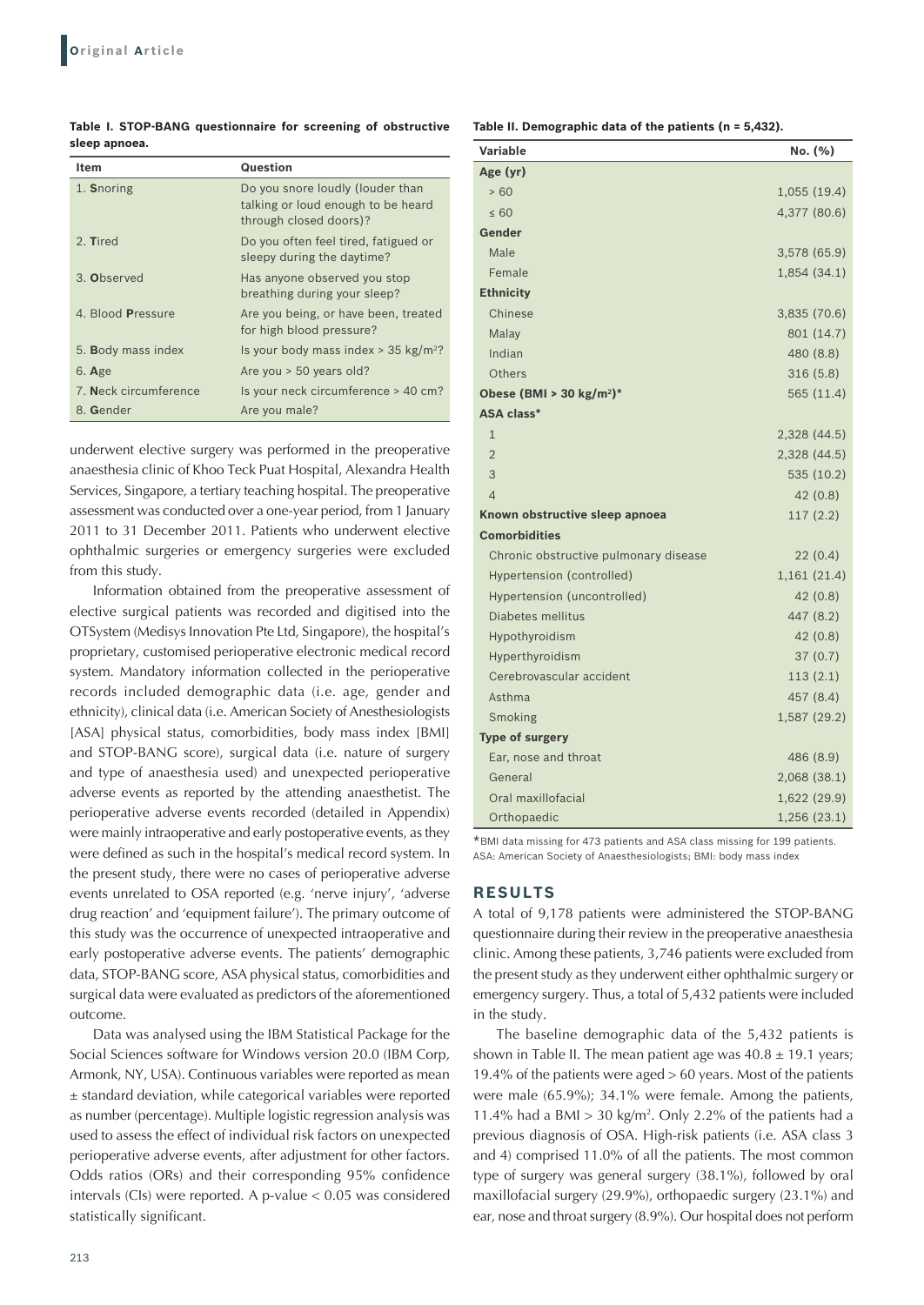cardiac, and obstetrics and gynaecological surgeries. During the study period, neurosurgical procedures were performed on an emergency-only basis and these were excluded from our study.

Of the 5,432 patients, 485 (8.9%) patients had STOP-BANG scores of 3–8, and 76 (1.4%) patients had STOP-BANG scores of 5–8; 7.4% had unexpected intraoperative and early postoperative adverse events. Patients with higher STOP-BANG scores were found to have a higher risk of unexpected intraoperative and early postoperative adverse events (Table III). The ORs of unexpected intraoperative and early postoperative adverse events for patients with STOP-BANG scores of 3, 4, 5 and  $\geq$  6 vs. 0 were 3.6 (95%) CI 2.1–6.3), 3.4 (95% CI 1.8–6.5), 6.4 (95% CI 2.7–15.0) and 5.6 (95% CI 2.1–15.4), respectively. When stratified according to STOP-BANG scores, the risk of having an unexpected intraoperative and early postoperative adverse event was found to rise with increasing STOP-BANG scores (Table IV). Patients with STOP-BANG scores < 3 had a 5.5% chance of having an adverse event, while patients with STOP-BANG scores of 3–4, 5–6 and 7–8 had a 25.4%, 34.3% and 44.4% chance of having an adverse event, respectively. From the correlates included in the multiple logistic regression model, other independent predictors of unexpected intraoperative and early postoperative adverse events were older age ( $p < 0.001$ ), ASA class  $\ge 2$  ( $p < 0.003$ ) and uncontrolled hypertension ( $p = 0.028$ ) (Table III).

#### **DISCUSSION**

OSA is a chronic multisystem disorder that has been associated with cardiovascular diseases (e.g. ischaemic heart disease, heart failure, arrhythmias and hypertension), cerebrovascular diseases (stroke and transient ischaemic attack) and endocrine disorders (e.g. metabolic syndrome and obesity).<sup>(8)</sup> These comorbidities, together with the pathophysiological effects of sedatives and/or analgesic and anaesthetic agents, may aggravate the symptoms of OSA by reducing pharyngeal tone, ventilatory reflexes and arousal responses, consequently leading to airway obstruction, hypoxia, hypercarbia, haemodynamic aberrations and other adverse events during the perioperative period.<sup>(9)</sup> A meta-analysis by Kaw et al showed that OSA increased the odds of postoperative complications such as myocardial infarction, cardiac arrest, arrhythmias, respiratory failure, desaturation, intensive care unit transfers and reintubations.<sup>(3)</sup>

Higher STOP-BANG scores were shown to be correlated to higher rates of postoperative respiratory and cardiovascular complications in a study conducted by Vasu et al.<sup>(1)</sup> In the present study, we investigated the relationship between the rate of unexpected intraoperative and early postoperative complications (not limited to respiratory and cardiovascular complications) and STOP-BANG scores. We found that STOP-BANG scores were useful for stratifying patients who are at risk of unexpected intraoperative and early postoperative adverse events. Patients with higher STOP-BANG scores (i.e.  $\geq$  3) were found to have higher risks of perioperative adverse events. The ORs of unexpected adverse events for patients with STOP-BANG scores of 3 and 4 (vs. 0) were 3.6 and 3.4, respectively. STOP-BANG scores of 5 and  $\geq$  6 were associated with at least a fivefold **Table III. Risk estimates for unexpected perioperative adverse events.**

| Variable                     | OR (95% CI)            | <b>Adjusted</b><br>p-value |
|------------------------------|------------------------|----------------------------|
| Age <sup>†</sup>             | $1.023(1.013 - 1.033)$ | $< 0.001*$                 |
| STOP-BANG score <sup>*</sup> |                        |                            |
| $\mathbf{1}$                 | $1.2(0.8-1.9)$         | 0.365                      |
| $\overline{2}$               | $1.4(0.8-2.2)$         | 0.236                      |
| 3                            | $3.6(2.1-6.3)$         | $< 0.001*$                 |
| $\overline{4}$               | $3.4(1.8-6.5)$         | $< 0.001*$                 |
| 5                            | $6.4(2.7-15.0)$        | $< 0.001*$                 |
| $\geq 6$                     | $5.6(2.1-15.4)$        | $< 0.001*$                 |
| ASA class <sup>1</sup>       |                        |                            |
| $\overline{2}$               | $1.8(1.3-2.6)$         | $< 0.001*$                 |
| 3                            | $2.1(1.3-3.4)$         | $0.003*$                   |
| >4                           | $3.2(1.5-6.8)$         | $0.003*$                   |
| History of OSA               | $1.2(0.7-2.1)$         | 0.58                       |
| Asthma                       | $1.1(0.7-1.6)$         | 0.59                       |
| Uncontrolled hypertension    | $2.4(1.1-5.0)$         | $0.028*$                   |

 $*p < 0.05$  is considered statistically significant. tAge was analysed as a continuous variable; an increase in 1 year increases the odds of perioperative adverse event by 2.3%.  $*$ STOP-BANG score analysed in comparison to STOP-BANG score 0.  $*$ ASA class analysed in comparison to ASA class 1. ASA: American Society of Anesthesiologists; CI: confidence interval; OR: odds ratio; OSA: obstructive sleep apnoea

**Table IV. Number of patients with perioperative adverse events according to stratified STOP‑BANG scores.**

| <b>STOP-BANG</b><br>score | No. of<br>patients | No. (%) of patients<br>with adverse events |
|---------------------------|--------------------|--------------------------------------------|
| $\Omega$                  | 1,069              | 29(2.7)                                    |
| $1 - 2$                   | 3,878              | 243(6.3)                                   |
| $3 - 4$                   | 409                | 104 (25.4)                                 |
| $5 - 6$                   | 67                 | 23(34.3)                                   |
| $7 - 8$                   | 9                  | 4(44.4)                                    |

increased rate of perioperative adverse events (OR 6.4, 95% CI 2.7–15.0, p < 0.001 and OR 5.6, 95% CI 2.1–15.4, p < 0.001, respectively). As the number of patients with STOP-BANG scores ≥ 6 was small, this could have contributed to the lower OR observed for these patients as compared to that of the patients with a STOP-BANG score of 5.

In the present study, stratification of the STOP-BANG scores also showed that increasing scores were associated with an increasing risk of unexpected intraoperative and early postoperative adverse events. This means that the STOP-BANG score may be ideal for the stratification of intraoperative and early postoperative risk. In our study, patients with STOP-BANG scores ≥ 3 were shown to have at least a 'one in four' chance of an adverse event in the intraoperative and early postoperative period. Approximately 44.4% of the patients with STOP-BANG scores of 7 and 8 were at risk of an adverse event. This finding is in keeping with the results of a smaller sample size study by Vasu et al.<sup>(1)</sup> In that study, 135 mixed surgical patients who had STOP-BANG scores  $\geq$  3 and ASA class  $\geq$  3, were found to have a higher risk of postoperative pulmonary or cardiac complications, and an increased length of hospital stay.<sup>(1)</sup> A recent study by Chia et al also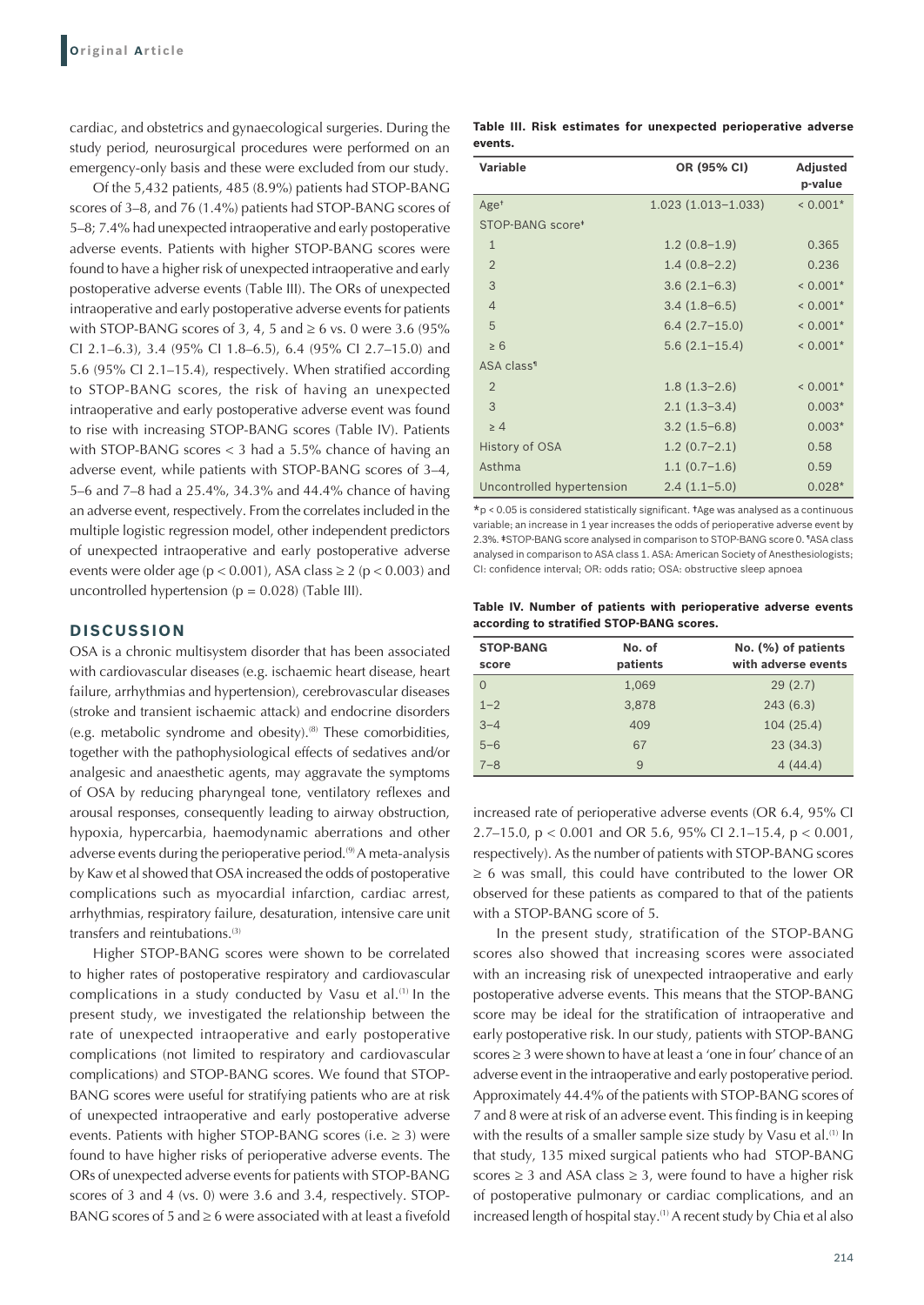showed that a STOP-BANG score ≥ 4 was significantly associated with an increased risk of critical care admission.<sup>(7)</sup>

Interestingly, we did not find a correlation between patients known to have OSA and perioperative adverse events in our study. However, the number of patients with known OSA in this study was small and this may have led to the inability to detect a statistically significant correlation. As pointed out by Memtsoudis et al, about four out of five patients presenting for surgery have undetected OSA.<sup>(2)</sup> Other than that, patients with known or diagnosed OSA may be on treatment and continuous positive airway pressure therapy, thus reducing their perioperative risks.

Previous studies have described other risk factors associated with perioperative complications, including advanced age, ASA class  $\geq$  3, congestive heart failure, obesity and hypoalbuminaemia.<sup>(1,10)</sup> Some of these independent predictors of unexpected perioperative adverse events were also detected in the present study, namely older age ( $p < 0.001$ ), ASA class  $\ge 2$  $(p < 0.003)$  and uncontrolled hypertension  $(p = 0.028)$ .

OSA may be incorrectly diagnosed if the diagnosis is based solely on the STOP-BANG questionnaire; this is because the STOP‑BANG questionnaire has low specificity.(11) In the present study, the diagnosis of OSA was not confirmed with polysomnography for the patients who had high STOP-BANG scores, as this was not part of the study protocol. In view of the evidence that suggests a correlation between OSA and increased perioperative adverse events, it may be prudent for patients with STOP-BANG scores  $\geq$  5 to undergo polysomnography prior to elective surgery. Risk mitigation strategies would be important in these high-risk patient groups.

The present study was not without limitations. It was limited by the attending anaesthetist's reporting of information (e.g. comorbidities, STOP-BANG score and perioperative adverse events) on the OTSystem. Also, as the study was done retrospectively, we were not able to account for missing data or include other data that may be of importance (e.g. the timing of the perioperative adverse events and/or specific data regarding cardiovascular or respiratory adverse events).

In conclusion, the present study demonstrated that akin to the ASA physical status classification, the STOP-BANG score may be used as a novel preoperative risk-stratification tool. A STOP-BANG score  $\geq$  5 was found to be associated with a fivefold increased risk of unexpected intraoperative and early postoperative events. One in four patients with STOP-BANG scores ≥ 3 was found to be at risk of an adverse event. Therefore, attending anaesthetists should be vigilant in the management of these at-risk patients.

# **ACKNOWLEDGEMENTS**

We thank A/Prof Ng Tze Pin from Yong Loo Lin School of Medicine, National University of Singapore, Singapore, for his assistance with the statistical analyses.

#### **REFERENCES**

- 1. Vasu TS, Doghramji K, Cavallazzi R, et al. Obstructive sleep apnea syndrome and postoperative complications: clinical use of the STOP-BANG questionnaire. Arch Otolaryngol Head Neck Surg 2010; 136:1020-4.
- 2. Memtsoudis SG, Besculides MC, Mazumdar M. A rude awakening--the perioperative sleep apnea epidemic. N Engl J Med 2013; 368:2352-3.
- Kaw R, Chung F, Pasupuleti V, et al. Meta-analysis of the association between obstructive sleep apnoea and postoperative outcome. Br J Anaesth 2012; 109:897-906.
- 4. Mokhlesi B, Hovda MD, Vekhter B, et al. Sleep-disordered breathing and postoperative outcomes after elective surgery: analysis of the nationwide inpatient sample. Chest 2013; 144:903-14.
- 5. Chung F, Yegneswaran B, Liao P, et al. STOP questionnaire: a tool to screen patients for obstructive sleep apnea. Anesthesiology 2008; 108: 812-21.
- 6. Chung F, Subramanyam R, Liao P, et al. High STOP-Bang score indicates a high probability of obstructive sleep apnoea. Br J Anaesth 2012; 108:768-75.
- 7. Chia P, Seet E, Macachor JD, Iyer US, Wu D. The association of preoperative STOP-BANG scores with postoperative critical care admission. Anaesthesia 2013; 68:950-2.
- 8. Seet E, Chung F. Obstructive sleep apnea: preoperative assessment. Anesthesiol Clin 2010; 28:199-215.
- 9. Ankichetty S, Wong J, Chung F. A systematic review of the effects of sedatives and anesthetics in patients with obstructive sleep apnea. J Anaesthesiol Clin Pharmacol 2011; 27:447-58.
- 10. Qaseem A, Snow V, Fitterman N, et al; Clinical Efficacy Assessment Subcommittee of the American College of Physicians. Risk assessment for and strategies to reduce perioperative pulmonary complications for patients undergoing noncardiothoracic surgery: a guideline from the American College of Physicians. Ann Intern Med 2006; 144:575-80.
- 11. Seet E, Chung F. Management of sleep apnea in adults functional algorithms for the perioperative period: Continuing Professional Development. Can J Anaesth 2010; 57:849-64.